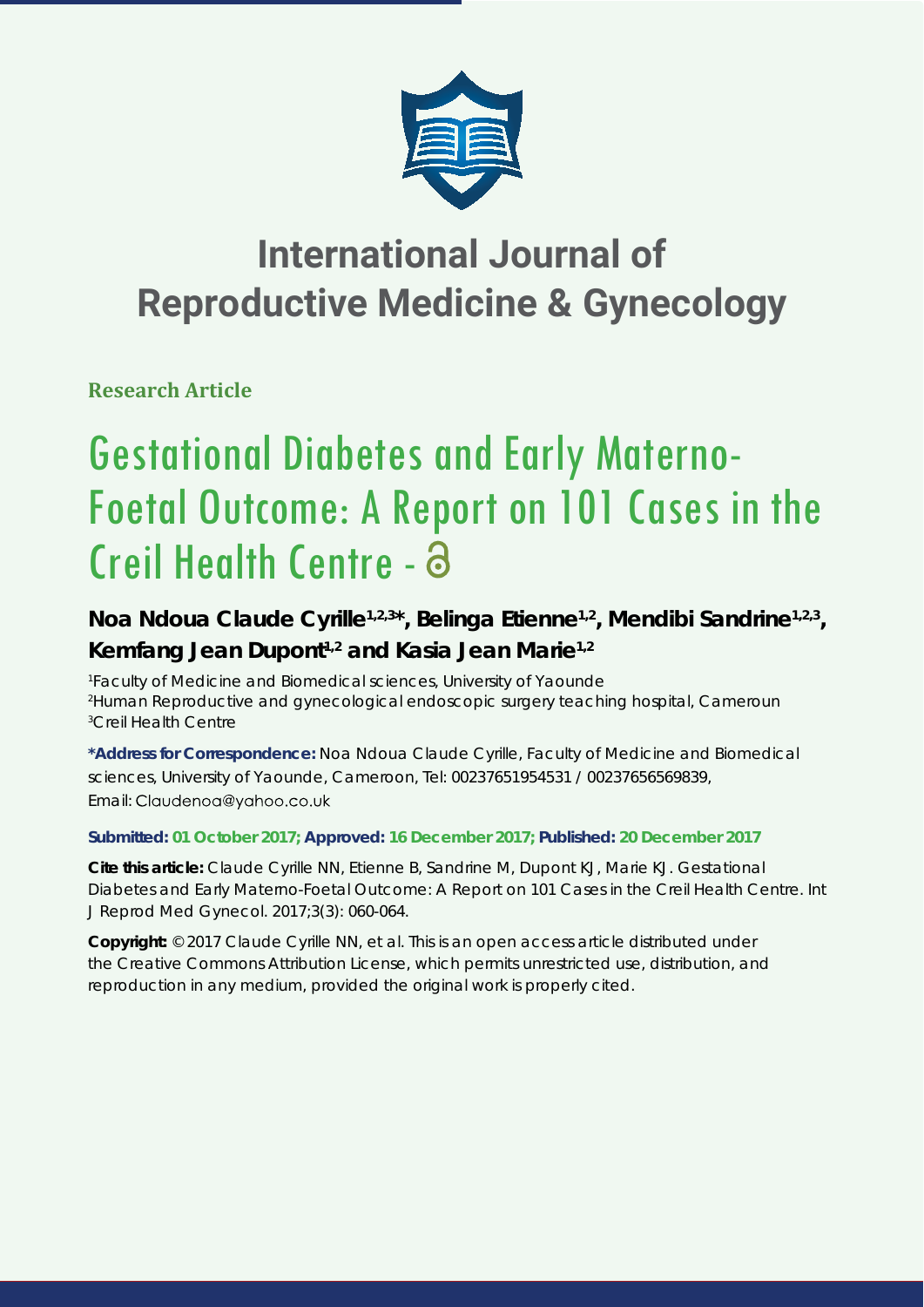# **ABSTRACT**

**Aim of the study**: Evaluate the early maternal-foetal outcomes in cases of gestational diabetes

**Methods**: This was a descriptive cross-sectional study carried out at the maternity of Creil Health Centre (CHC henceforth) from January to June 2012. The study included patients for gestational diabetes followed up; while cases of chronic diabetes as well as patients with incomplete files were excluded. Data were collected parturients' files with gestational diabetes during pregnancy.

**Results**: The prevalence of gestational diabetes was 14.3%.The average age of patients was 29.3 ± 3 years. The management of gestational diabetes required the administration of insulin to 26.7% of patients. Only 25% of patients had given birth between 38 and 39 weeks and 74.2% delivered through the vagina. The mean birth weight was 3401 ± 501 grams. Only 12.8% of new-born babies were macrocosmic. Perinatal tears were the main maternal complication with 16 cases representing 69.5% of complications. A case of preeclampsia was recorded.

**Conclusion**: The increase of gestational diabetes prevalence results from the extension of screening. Childbirth in cases of gestational diabetes is associated with high morbidity in term of caesarean sections performed in emergency or not. The balance of diabetes through diet and / or insulin therapy reduces neonatal morbidity and mortality.

**Keywords:** Diabetes Mellitus; Stillbirth; Oligoamnios; Polyhydramnios

# **INTRODUCTION**

The World Health Organisation (WHO) defines gestational diabetes as a disorder of glucose tolerance leading to hyperglycemia of variable severity, which starts or is diagnosed for the first time during pregnancy, regardless of the treatment required and the changes in the postpartum period. This definition brings together under one prism two different situations: the unrecognised type 2 diabetes revealed in the first or early second trimester of pregnancy, with persistent glucose intolerance after delivery and the true gestational diabetes; revealed lately and followed by a return to the normal glucose regulation in the immediate postpartum period. This heterogeneity of the population and the lack of consensus on the diagnostic criteria partly explain the widely varying estimates of the prevalence throughout the world: from 0.56% to 15.7%. In European populations, the prevalence of gestational diabetes is 3 to 6% of all pregnancies. In the United States, the prevalence is higher among African, Hispanic and Asian populations than in Caucasian ones. There is currently a large increase of the impact of diabetes in the world. In the United States, a child out of two children born in this century will be diabetic. However, as concerns gestational diabetes and despite specific recommendations, obstetric care is very diverse with regard to of specialists and local customs.

### **MATERIALS AND METHODS**

The study was carried out at the Creil Health Centre which is level III maternity. This was a descriptive cross-sectional study. The study was carried out within 6 months: from January 2012 to June 2012. The population consisted of parturients followed for gestational diabetes and who gave birth at Creil health centre.

- Inclusion criteria: Any patient with a recorded gestational diabetes.
- Exclusion criteria: Patients with chronic diabetes and Incomplete files

The Recruitment was consecutive. We collected patients records with gestational diabetes diagnosed during pregnancy. The diagnosis of diabetes could have been done in the first three months for patients with risk factors for fasting glucose or between the 24<sup>th</sup> and 28<sup>th</sup> week by the glucose tolerance tested orally. The following variables were studied:

- The mean age
- Diabetes Treatment modalities
- Gestational age at delivery
- The Terms of occurrence of the delivery labor period
- Terms of delivery
- Postpartum complications
- The Average Apgar score
- The weight at birth of babies born to diabetic mothers.

Data were analysed with the computer using the spike info software to calculate averages and percentages which were then presented in histograms, pie charts and tables

#### **RESULTS**

#### **Demographic characteristics of the population of the study and treatment modalities of the diabetes**

The average age of patients was  $29.3 \pm 3$  years. The most represented age group is that between 25 and 35 years. Multiparous represented 49.5% of patients. Only 26.7% of the patients had been on insulin (Figure 1).

#### **GestaƟ onal age at Delivery**

Only 25% of patients delivered between the 38<sup>th</sup> and 39<sup>th</sup> week. No patient delivered beyond 42 weeks (Figure 2).

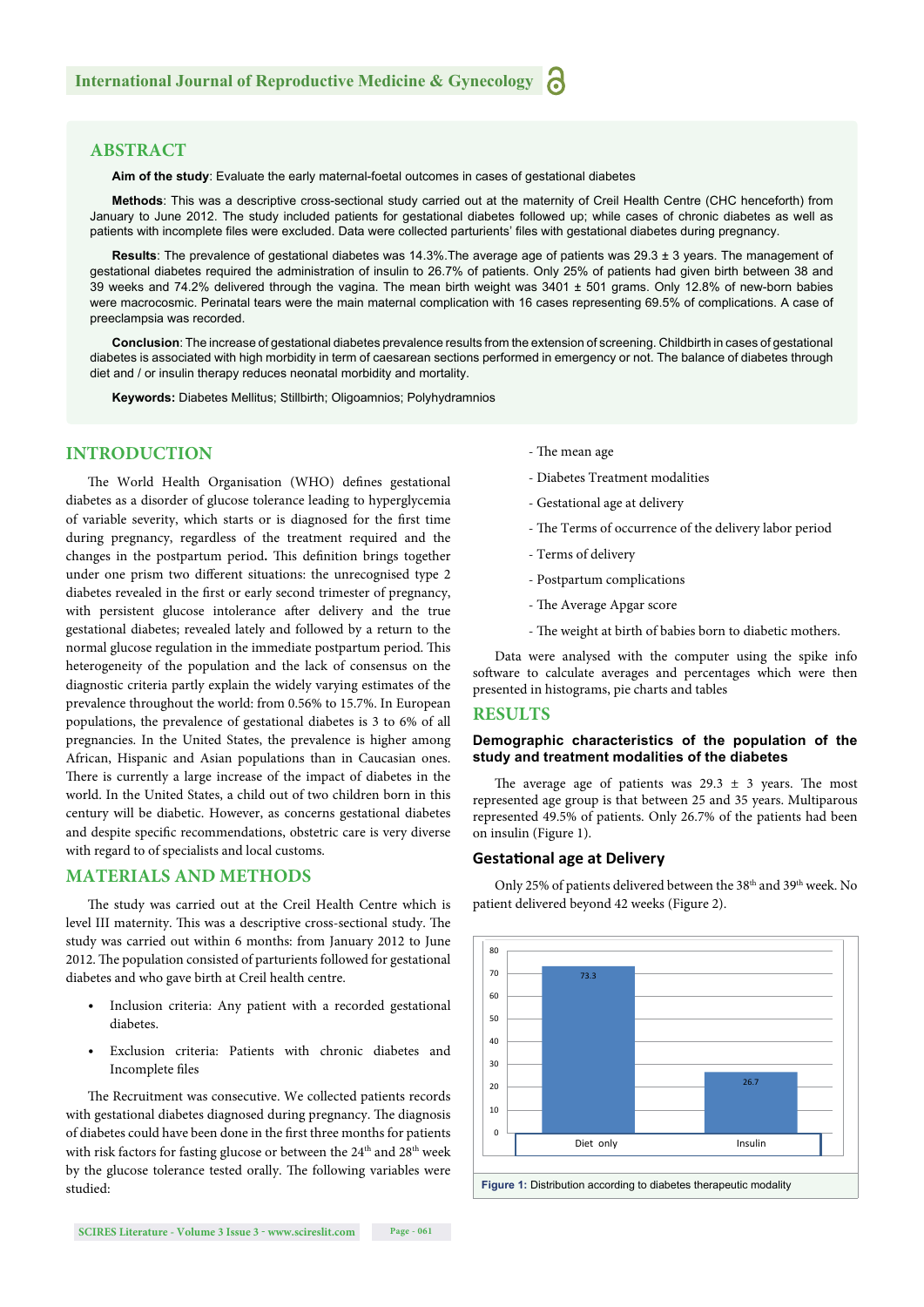# **Terms of delivery**

In total 74.2% of patients delivered vaginally. Instrumental delivery was performed on 4 patients representing 3.9% of cases. Ten Caesarean sections out of 26 have been programmed. Perinatal tears were the main maternal complication with 69.5% of complications (Table 1).

### **GestaƟ onal age at the Ɵ me of triggering**

Among patients who received an artificial triggering, 14 on 30 underwent it between the 38th and 39<sup>th</sup> week representing 46.6%. Three patients were initiated between the  $41<sup>st</sup>$  and the  $42<sup>nd</sup>$  week (Figure 3).

#### **Indication of caesarean section**

The main indication for elective caesarean section was the scar uterus being 26.9% of cases while the major indication of the emergency caesarean was abnormal foetal heart rate with 30.4% of cases. (Table 2)**Distribution according to foetal parameters**

The mean birth weight was  $3401 \pm 501$  grams. Only 12.8% of newborns were macrosomic. In total, 97% of newborns had an Apgar score in the 5th minute beyond 7. (Table 3)

#### **DISCUSSION**

Among the 706 consulted parturients files during the study period, 28 had chronic diabetes and 101 patients had gestational diabetes representing 14.3% of gestational diabetes prevalence. Data from the literature report a prevalence that is between 0.56 and 15.7% [1]. In European populations, the prevalence of gestational diabetes is 3 to 6% of all pregnancies [2]. In India, Thomas et al. [3] reported a prevalence of 5%, according to Wahi [4] it would be 6.94% and for Ramachandran [5] it is 0.87%.It is important to note that our population of study is mainly consisted of Africans and Asians**.** Already in 1985, Hadden [6] notes that the prevalence of gestational diabetes varies according to geographical origin and

| <b>Table 1:</b> Distribution based on the terms of delivery. |                     |              |                     |            |  |  |  |
|--------------------------------------------------------------|---------------------|--------------|---------------------|------------|--|--|--|
| <b>Modalities for delivery</b>                               |                     |              | <b>Number / 101</b> | Percentage |  |  |  |
| Route of<br>delivery                                         | Vaginal<br>delivery | normal       | 71                  | 70.3       |  |  |  |
|                                                              |                     | instrumental | 4                   | 3.9        |  |  |  |
|                                                              | C-section           | emergency    | 16                  | 15.8       |  |  |  |
|                                                              | elective            |              | 10                  | 9.9        |  |  |  |
| <b>Maternal</b><br><b>Complications</b>                      | Partum hemorrage    |              | 6                   | 5.9        |  |  |  |
|                                                              | Perineal tears      |              | 16                  | 15.8       |  |  |  |
|                                                              | Preeclampsia        |              | 1                   | 0.9        |  |  |  |







| <b>Table 2:</b> Distribution according to the indication of caesarean section. |                            |                                   |      |  |  |
|--------------------------------------------------------------------------------|----------------------------|-----------------------------------|------|--|--|
| Indications for c-section                                                      |                            | Number of cases/26 Percentage (%) |      |  |  |
|                                                                                | Scar uterus                |                                   | 26.9 |  |  |
|                                                                                | Macrosomia                 |                                   | 3.8  |  |  |
|                                                                                | Placenta praevia           |                                   | 3.8  |  |  |
| <b>Elective</b>                                                                | Transverse<br>presentation |                                   | 3.8  |  |  |
|                                                                                | <b>Failed Induction</b>    | 2                                 | 7.6  |  |  |
|                                                                                | Arrest of descent          | 4                                 | 15.2 |  |  |
| Emergency                                                                      | Acute foetal<br>distress   | 8                                 | 30.4 |  |  |
|                                                                                | <b>Others</b>              | 2                                 | 7.6  |  |  |

| <b>Table 3:</b> Distribution regarding neonatal parameters.     |                        |               |  |  |  |
|-----------------------------------------------------------------|------------------------|---------------|--|--|--|
| <b>Parametres</b>                                               | Number of cases /101   | Percentage(%) |  |  |  |
| Average weight (SD)<br>(range)                                  | 3401 (501) (1870-4440) |               |  |  |  |
| < 4000                                                          | 88                     | 87.1          |  |  |  |
| $≥$ 4000 et < 4500                                              | 9                      | 8.9           |  |  |  |
| $\geq 4500$                                                     | 4                      | 3.9           |  |  |  |
| Average Apgar score after 1<br>minute (SD) (range)              | $9.06 \pm 0.8$         |               |  |  |  |
| Average Apgar score after<br>5 <sup>e</sup> Minute (SD) (range) | $9.48 \pm 0.4$         |               |  |  |  |
| ≤7                                                              | 3                      | 2.9           |  |  |  |
| >7                                                              | 98                     | 97.0          |  |  |  |

that Asian and North African women would be the most affected. Furthermore, the prevalence of gestational diabetes varies depending on screening conditions. This also explains the disparity in prevalence according to series. The diagnosis of gestational diabetes was done on our patients according to the recommendations of the HAPO study. The HAPO study [7] (Hyperglycemia and Adverse Pregnancy Outcome), published in 2008, defines a new consensus for screening and diagnosis of gestational diabetes. The former diagnostic criteria focused on the subsequent risk of developing type 2 diabetes and not on the risk of adverse peri-natal events. The new agreement provides a screening in the first three months with a measure of blood glucose at fasting in the presence of risk factors. The risk factors considered were: age beyond 35 years, the Body Mass Index (BMI) more than 25 kg / m², prior personal history of gestational diabetes, type 2 diabetes prior history of first degree relatives and prior history of macrosomia. If fasting glucose is obviously more than or equal to 0.92 g / l, Oral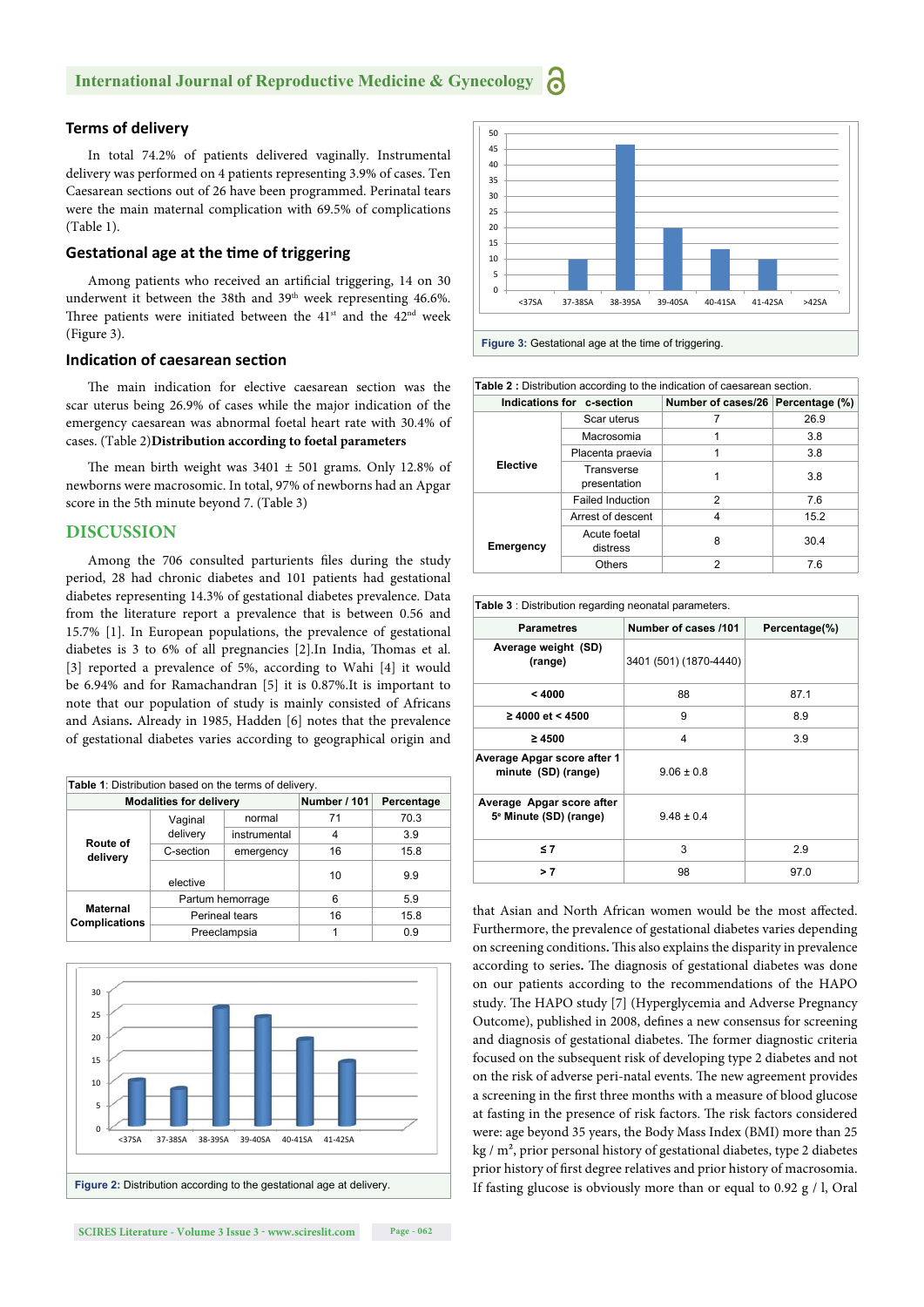Glucose Tolerance Test (OGTT) is available immediately. Otherwise, a 75 g OGTT will be done between the 24th and 28th week of gestation with threshold values from HAPO study data.

The average age of our patients was 29.3 years and the most represented age group is that between 25 and 35 years with 58% of cases. Our result is similar to that of Odar [8] whose research shows a mean age of 28.6 years. Patients above 35 years represent only 29.7% of our sample reflecting the rejuvenating of the patient population with gestational diabetes .This can be explained by the changing of social and eating habits. It is therefore important to expand the targeted screening strategies during the first three months initially meant for patients beyond 35 years in this age group; hence the relevance of the recommendations of the HAPO study [7].

The average parity of our population of study is 2.7.Only 21.7% of patients were primiparous while 49.5% are multiparous. According to Ville [9], the risk of gestational diabetes increases with parity: 3% for a primiparous and up to 15% and even more for a woman who delivered four times.

The dietary management is the cornerstone of gestational diabetes treatment. The currently validated objective is to obtain fasting blood glucose less than 0.95 g / l. Insulin should be considered if glycolic targets are not achieved after 7 to 10 days of lifestyle and dietary rules. All patients underwent their screening test before the 32<sup>nd</sup> weeks. Thus, 26.7% of patients received insulin treatment; in the meantime glycolic targets were met under diet only on 73.3% of cases. Our result is different from that reported in the study by Wong [10] with a starting treatment of 52.8%. That is attributable to the inclusion in this study of certain factors such as high body mass index, diagnosis in the first trimester and prior history of gestational diabetes for the initiation of insulin therapy.

In our series, the premature birth rate is 9.9%. These are patients who experienced premature rupture of membranes, severe preeclampsia and intrauterine growth restriction. Rehder [11] and Wahi [4] reported respective rates for preterm birth to 14.2% and 16.9%.Note that gestational diabetes is not a risk factor for preterm birth. Furthermore, no patient in our series delivered after 42 weeks. Indeed, gestational diabetes is associated with a high risk of maternal and foetal complications in a case of extended pregnancy; the decision of termination of pregnancy is usually taken as from the 38<sup>th</sup> week.

In cases of poorly controlled diabetes or with foetal echo, it is recommended to induce labor for a term which shall take into account the balance maternal-foetal risk-benefit. Our series reports a spontaneous labor rate at 66.3% whereas in 33.7% of cases, labor was induced. Our result is different from that of the Dutch team with respective rates of 25% and 48.2%. Apart from other triggering indications, most of our patients had a well-balanced diabetes and therefore did not require termination of pregnancy. However, for 46.6% of the patients triggered, gestational diabetes as the cause of triggering was well handled. The other triggering indications found in our series are: the extension of the term, macrosomia, hypertension, hepatic cholestasis and premature rupture of membranes. According to the National College of Gynecologists and Obstetricians of France [7], in cases of well-balanced gestational diabetes by diet alone or insulin, and without foetal echo, there is no argument that justifies cares that are different from a normal pregnancy and therefore a trigger principle. It is just that recommendations are not yet enough implemented by the team of caregivers.

In total, 74.2% of patients delivered vaginally. The prevalence of caesarean sections is 25.6%. There is a disparity in the prevalence of Caesarean sections in cases of gestational diabetes. In a Dutch series, Harold [12] comes up with a rate of 42.9% while for Rehder [11] in Portugal it is 62.3%. In France, the C-section rate is 20.3%. Our findings corroborate that of the research of Jacobsen [13] which reports a high incidence of C-section in cases of gestational diabetes. As for Caesarean sections, 42.8% were programmed in our series. Malek [14] reports a similar result. In Harold's series [12], the majority of Caesarean sections being 78% have been programmed. According to the author, the presence of gestational diabetes expands the caesarean indications. The instrumental delivery was performed on 3.9% of cases with the main indication based on the abnormal foetal heart rate in the expulsion phase.

Twenty-six patients delivered by caesarean including 10 elective and 16 emergency cases. The main indication of Elective Caesarean Section (ECS) is the double scar womb representing 74.2% of cases. In total, 7 scheduled caesarean sections out of 10 were carried out between 38 and 40 weeks. Gestational diabetes by itself is not an indication of Elective Caesarean Section [7]. Besides, the main indication for emergency caesarean section in our series is the abnormal foetal heart rate with 50% of cases. In the general population, abnormal foetal heart rate is the 3<sup>rd</sup> indication of emergency caesarean section with a prevalence of 18.5%. In his research about changes of the placenta in cases of gestational diabetes, Gauster [15] reports that vascular abnormalities of placental villosity and changes in the secretion of vasoactive substances promote oxidative stress that may alter foetal oxygenation. According to Fadda [16], gestational diabetes would be responsible for the alteration of umbilical Doppler that can lead to heart rhythm abnormalities during labor period.

The average weight of newborns in our series is  $3401.1 \pm 501$ grams with peaks of 1870 grams and 4440 grams. The prevalence of macrosomia, which is defined as a birth weight above 4000 grams, is 12.8%. Macrosomia occurs when the foetal placental blood sugar exceeds the capacity to purge the foetus from a glucose surplus. Thus, if the glycolic control is done by the diet alone or insulin therapy, the risk of macrosomia is reduced [7]. Macrosomia is due to a high triggering frequency (58% against 42% p≤0.05). On the other hand, in our series, insulin therapy does not reduce the risk of macrosomia (RR = 0.82, CI [0.2-3.16]  $p \le 0.5$ ). Our result is different from that of Wahi [4] which shows a net profit of insulin therapy over diet alone with frequencies of 16.2% and 10% respectively. The author highlights the time of initiation of insulin therapy as a major element to reduce macrosomia risks

The mean Apgar score in the 1<sup>st</sup> and  $5<sup>th</sup>$  minute is 9.5  $\pm$  0.8 and  $9.8 \pm 0.4$  with a minimum of 6 and 7; respectively. Only two infants had a pathological Apgar score (known as a score lower than 7) in the 5th minute. According to Gasim [17], gestational diabetes does not increase the risk for a newborn to have a bad Apgar score. A newborn had a broken collarbone after delivery. Besides, we registered a case of in utero foetal-death at 38 weeks associated with a malformation syndrome including: a hexadactyly, nephromegaly, a right cardiomegaly and undescended tests. In literature, the prevalence of birth defects is 5.4% while foetal traumas represent 2.5% of cases [3].

As concerns maternal complications, we recorded a case of preeclampsia, 6 cases of postpartum hemorrhage and 16 cases of perineal tears. The rate of severe perineal tears and postpartum hemorrhage are not affected by gestational diabetes [7]. That is why